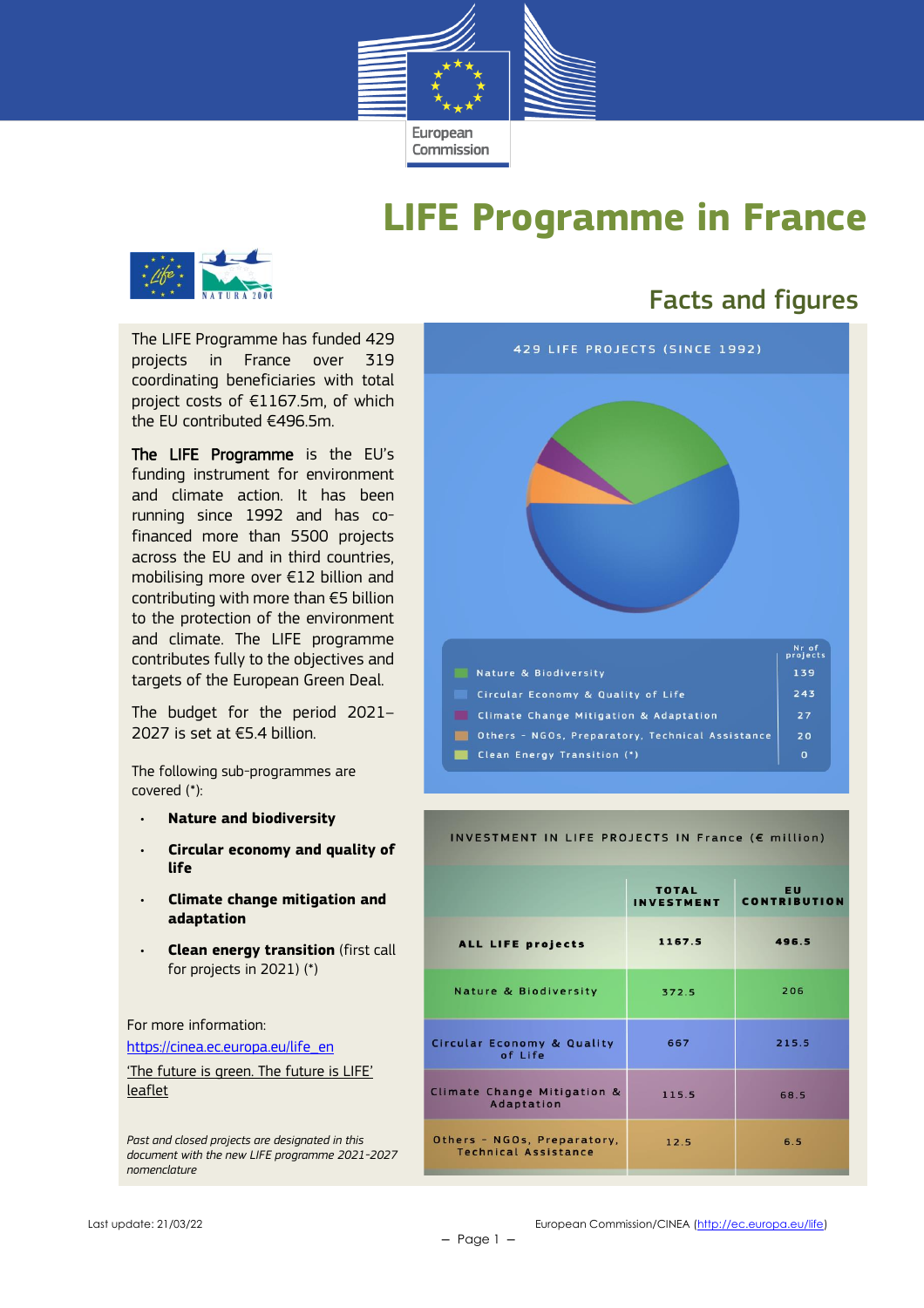

The Nature and Biodiversity strand includes support for standard action projects for developing, applying and promoting best practice in relation to nature and biodiversity, as well as "Strategic Nature Projects" (SNAP). These new projects support the achievement of Union nature and biodiversity objectives by implementing coherent programmes of action in Member States in order to mainstream those objectives and priorities into other policies and financing instruments, including through coordinated implementation of the prioritised action frameworks adopted pursuant to Directive 92/43/EEC.

To date, the LIFE Nature and Biodiversity component has co-financed 139 projects in France. These represent a total investment of €372.5 million, of which €206 million has been contributed by the EU.

Completed projects targeted over 40 different species - mainly birds, but also freshwater fish, reptiles, mammals (West Indian manatee), invertebrates (freshwater pearl mussel in Haute-Dronne), and plants - and more than 20 different habitats - dry grasslands, rivers, marshes, dunes, lagoons, forests, coastal areas, viticulture landscapes, Jura peatlands, Réunion island's dry forests, and alluvial habitats along the Rhine. One project specifically aimed to restore and conserve biodiversity on military land in the southeast of France, supporting bat, gull and raptor species within four Natura 2000 sites. One project proposed a new approach to analysing, monitoring and reducing the loss of marine biodiversity. One biodiversity project tested the relevance and effectiveness of innovative actions to improve the viability of hamster populations in Alsace. NGOs and park authorities accounted for more than half of the project coordinating beneficiaries. Other types of coordinating beneficiary included development agencies, a research institute and local and regional authorities.

There are 22 ongoing projects in France. These address the conservation and restoration of species and habitats. Target species include, among others, mammals (European mink); bird species (bearded vulture in the Alps, Pyrenees and Corsica, and white-head duck); amphibians (eradication of alien invasive species) and invertebrates (wild bees and Crau Plain grasshopper). Habitats being targeted include coastal habitats in Aiguillon Bay, cross-border ecological corridors between the Alsace-Lorraine regions and Pfälzerwald (Germany); suburban Calanques national park; Loire lagoons; heathlands in the Avaloirs hills; Valbonne military camp; biodiversity in French ultraperipheral regions; Haute-Dronne river; heaths and bogs in the Armorican region; fen habitats and Gascons hills; Dordogne river; biodiversity and associated ecosystem services in the Occitanie region; and the Garrigues Gardoises Mediterranean ecological mosaic. There is one ongoing Biodiversity project, which aims at conserving the critically-endangered giant pearl mussel in France, specifically in the Charente, Vienne and Creuse rivers, where up to 98% of the world's giant pearl mussel population can be found.

Three projects were co-funded under the former Information & Communication/Environmental Governance and Information strands. The closed LIFE MIL'OUV project promoted the development of eco-pastoral practices in the French Mediterranean region with the aim to improve both livestock production and nature conservation. There are two ongoing projects. LIFE NATURARMY's goal is to preserve the exceptional natural heritage of sites used for military purposes and even to improve the conservation status of their species and habitats. The LIFE SeaBiL project aims to reduce the direct and indirect impact of marine litter on seabirds which depend on the coastline and offshore environment.

Two Strategic Nature Projects are ongoing in France. The cross-cutting objective of the LIFE IP - MarHa project is to achieve or maintain a favourable conservation status for marine habitats listed in Annex I of the Habitats Directive. The objectives of the Biodiv'Est project are summarised in the box below.



#### **Reversing biodiversity decline in the Grand Est (Biodiv'Est) LIFE20 IPE/FR/000019**

France's Grand Est region has many diverse landscapes and a high level of biodiversity. However, both are being lost due to the fragmentation of ecosystems, water and air pollution, and the spread of invasive alien species.

The Biodiv'Est project will help reverse this trend by implementing programmes in nature areas and engaging with the public, land users and actors from various economic sectors. The project team, coordinated by the Regional Council of Grand Est, will enhance local governance in nature areas, raise awareness of biodiversity across civil society, improve field actions with a skilled workforce, and identify innovative solutions to protect biodiversity. Actions foreseen include setting up 10 new nature reserves and three pilot forest areas to test silviculture measures and develop grassland seed mixtures resilient to climate change. The team also plans on introducing innovative financial means to reward the provision of environmental services.

[Project summary](https://webgate.ec.europa.eu/life/publicWebsite/project/details/5810)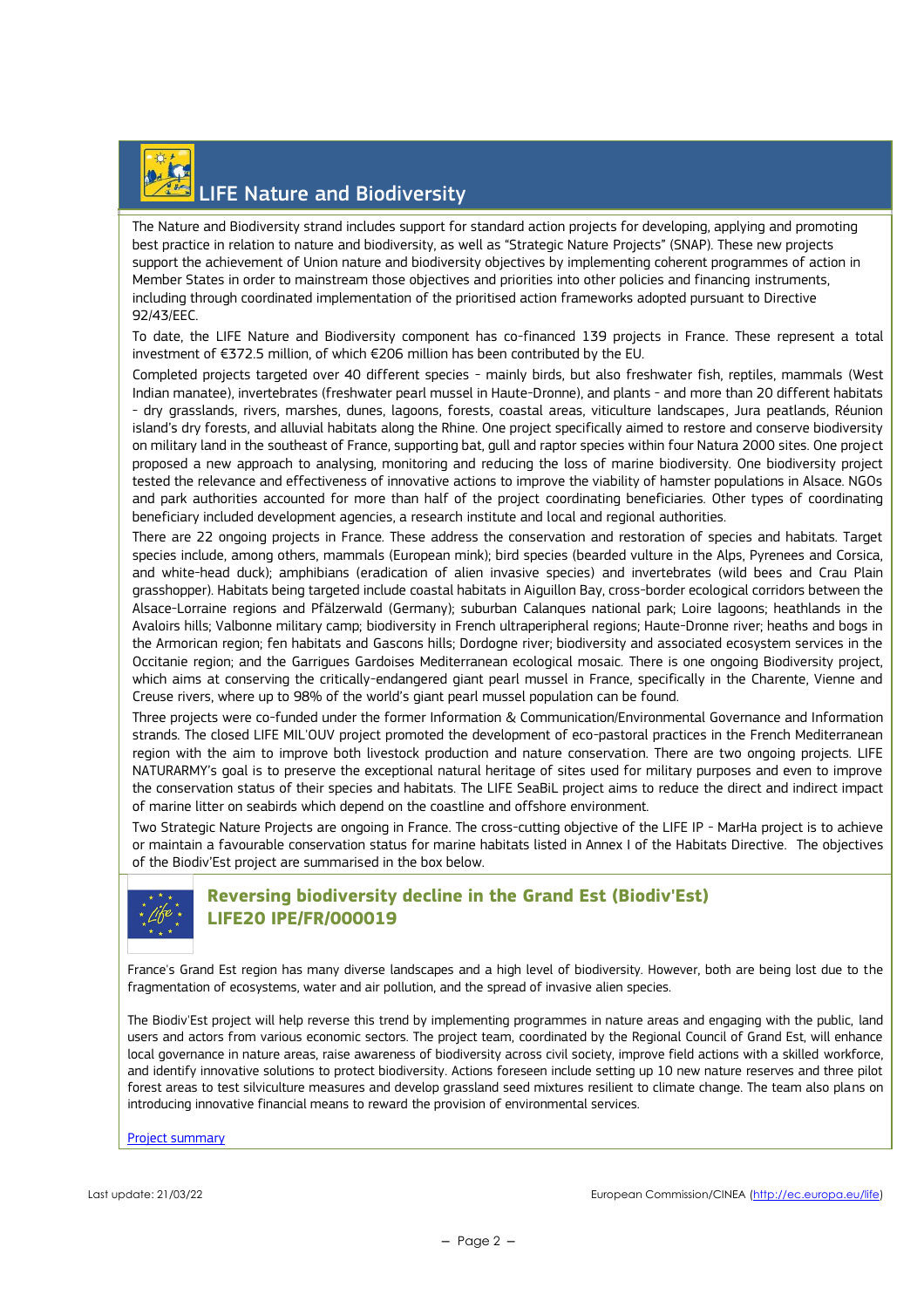### $O$   $\frac{1}{2}$ Circular Economy and Quality of Life

Actions supported under the Circular economy and quality of life strand will help in reaching major EU policy objectives such as the transition to a circular economy, as well as protecting and improving the quality of the environment and life. Under this strand, Strategic Integrated Projects (SIP), will implement, on a regional, multi-regional, national or transnational scale, environmental or climate strategies or action plans developed by Member States' authorities and required by specific environmental, climate or relevant energy legislation or policy of the Union. These projects will also ensure that stakeholders are involved and promoting coordination with and mobilisation of at least one other Union, national or private funding source.

This strand [formerly LIFE Environment and Resource Efficiency and Environmental Governance and Information] has co-financed 246 projects in France thus far, representing a total investment of €667 million, of which €215.5 million has been provided by the EU.

Completed projects have mainly targeted issues such as waste management, clean technologies and wastewater treatment. Other popular themes have included: integrated environmental management; air quality management and monitoring; noise abatement; treatment of municipal and industrial waste; water management, supply and saving; river basin management; and management of coastal areas and sensitive areas. More recently-funded projects have focused on: green sustainable construction; energy saving and efficiency; land-use planning; eco-design products, construction and demolition waste; end-oflife vehicles; packaging and plastic waste; urban design; energy supply and efficiency; waste from electrical and electronic equipment; life-cycle assessment; soil decontamination/protection; reducing greenhouse gases, especially in the food and drinks sector (namely, dairy and viticulture); the automobile industry (reduction of emissions of diesel engines); transportation and storage in the industry/trade sector; a sustainable approach to recreational activities (such as angling); and clean technologies. Most projects were coordinated by small- and medium-sized enterprises (SMEs), international enterprises, local authorities and research institutions.

There are 14 ongoing projects. These cover a similar spread of themes, as well as some new ones, such as: water quality improvement and water recycling/use; water resources protection; noise pollution and circular economy (notably for PET plastics and textiles).

Under the former Information & Communication/Environmental governance and information strands, The "European Week for Waste Reduction (EWWR)" was a successful, innovative three-year project (2009-2011) in which some 22 pioneering public authorities from 10 different European countries took part. It aimed to inform European citizens about the simple actions they could take in everyday life to help contribute to waste reduction efforts. The COLLECT+ project carried out communications campaigns on WEEE management, targeting the French retailing group CASINO's customer base. The project encouraged all types of consumers to collect waste and return it to the appropriate boxes at participating stores. Three projects are ongoing. RE-PLAN CITY LIFE aims to raise awareness of the use of Recycled Tyre Materials (RTMs) among relevant stakeholders (e.g. technicians of public administrations, policymakers), to promote the increased use of RTMs in buildings, infrastructure and urban areas. LIFE WAT'SAVEREUSE aims to explain the benefits of water legislation and national initiatives to promote the circular economy in water consumption, particularly in the tourism industry. LIFE WASTE2BUILD aims to develop new circular construction and public works streams, and to prevent at source construction and public works waste.

Two Strategic Integrated Projects have been co-funded so far under this strand. The LIFE IP Smart Waste PACA aims to fully implement the departmental waste plans in compliance with the Waste Framework Directive and to implement the regional waste management plan for the PACA region. The objectives of the LIFE-IP REVERS'EAU project are summarised in the box below.

EAU)

#### **Cleaner water for the Pays de la Loire region (LIFE-IP REVERS'EAU) LIFE19 IPE/FR/000007**

The Pays de la Loire region suffers from water pollution and extreme weather events like droughts and floods. Just 11% of its surface water bodies have a 'good' status required by the EU Water Framework Directive,

while 25% have a 'bad' status. Moreover, many of the region's watercourses are in danger of missing their 2027 environmental targets. The Pays de la Loire regional council aims to improve the region's water quality by implementing the Loire Brittany River Basin Management Plan. This plan sets out ways to protect and improve the area's water bodies. The Integrated Project aims to effectively implement this plan. Work will include improving the shape and structure of watercourses and reducing pollution by preventing it at source.

[Project summary](https://webgate.ec.europa.eu/life/publicWebsite/project/details/5428)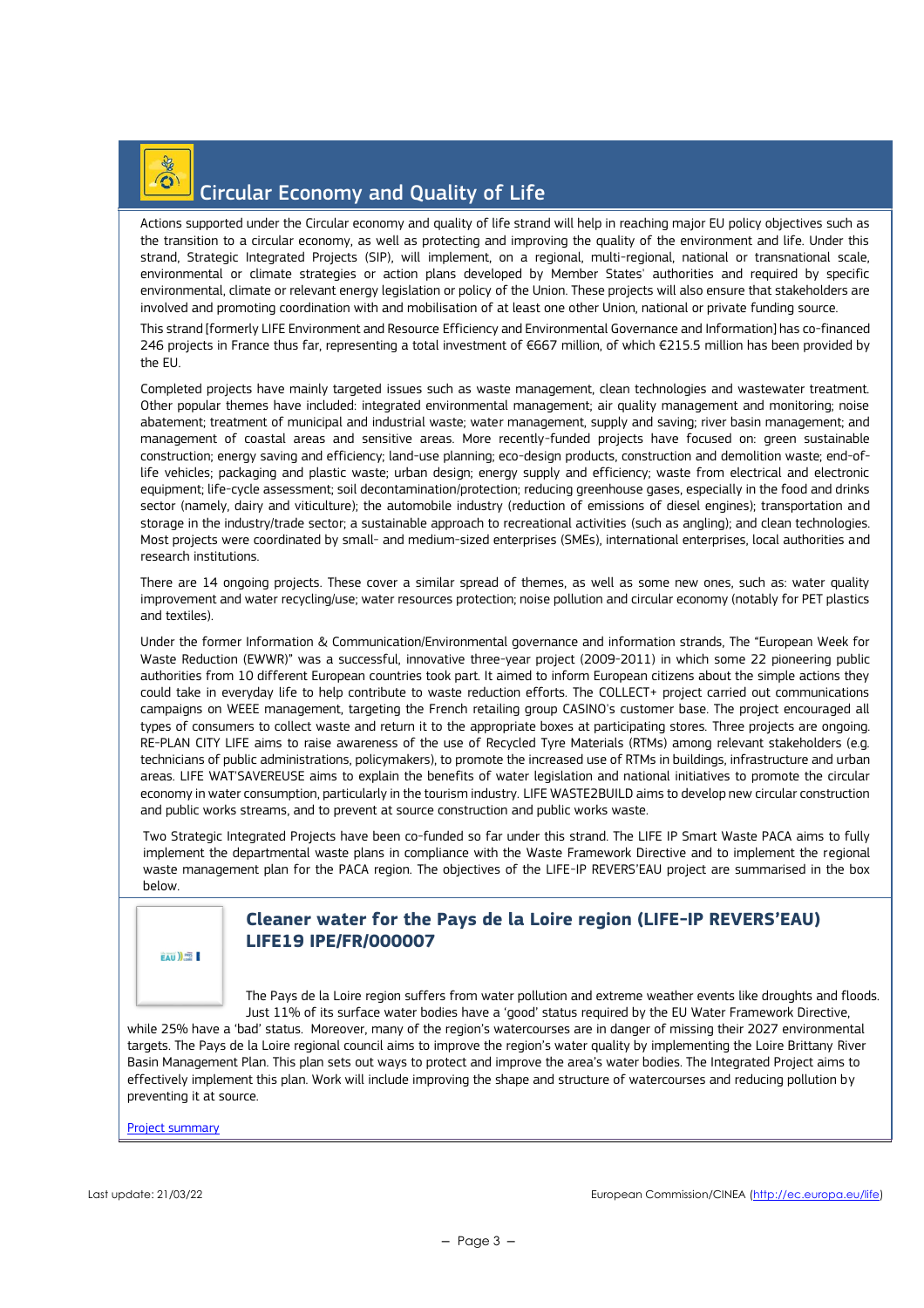

### LIFE Climate Change Mitigation and Adaptation

The LIFE Climate change mitigation and adaptation strand will support actions which help implement the 2030 energy and climate policy framework and meet the European Union's commitments under the Paris Agreement on Climate Change. Projects under this strand will contribute to climate neutral and resilient economy.

Strategic Integrated Climate Projects (SIP), will implement, on a regional, multi-regional, national or transnational scale, climate strategies or action plans developed by Member States' authorities and required by specific climate or relevant energy legislation or policy of the Union. These projects will also ensure that stakeholders are involved and promote coordination with and mobilisation of at least one other Union, national or private funding source.

To date, the Climate Change strand has co-financed 27 projects in France. The total investment amounts to €115.5 million, of which the EU contributed to €68.5.

Among closed projects, SOLID LIFE demonstrated that it is feasible to produce low-emission cement and concrete products at industrial scale in existing industrial installations; LIFE BEEF CARBON promoted innovative livestock farming systems and associated practices to ensure the technical, economic, environmental and social sustainability of beef farms; LIFE FORECCAsT provided forest owners and managers of the Parc Naturel Régional du Haut Languedoc in France with information, user-friendly tools and other means to tackle the challenges of climate change in forest management; to support the implementation of public policies that will give public and private organisations incentives to calculate and reduce their carbon emissions, the LIFE Clim'Foot project developed common training materials and tools, including a database of emission factors in several countries. The BIOHEC-LIFE project developed a prototype for producing biodiesel from used cooking oils (UCOs) with a daily capacity of 5 000 litres.

The ongoing projects will tackle issues such as carbon sequestration, energy efficiency, natural resources and ecosystems, greenhouse gas emission reduction, renewable energies and climate resilience.

Two Strategic Integrated Projects have been co-funded and ongoing in France. The main objectives of the Finance ClimAct project are threefold: 1) Upgrading the capacity of supervisors and regulated entities to fully implement existing and forthcoming mandatory requirements related to sustainable finance (e.g. climate related- risk analysis, disclosure, product information and integration into financial advice). Sustainable finance needs to become a normal regulatory topic, an area where the rule of law applies.; 2) Level-up the playing field: increasing the standards regarding the relevance of climate risk metrics and assessment frameworks, the comparability of information disclosed, the evidence provided to back green marketing claims, in order to reach a level that makes those practices solid enough to actually inform investment decisions; and 3) combining regulatory reforms, innovative tools and mass communication to get green products out of the niche markets and into the mass market. The LIFE IP ARTISAN project's objectives are described below.



#### **Developing nature-based solutions for climate change adaptation (LIFE IP ARTISAN) LIFE18 IPC/FR/000007**

The LIFE IP ARTISAN project will increase resilience to climate change in France, by building the necessary capacity to implement climate change adaptation through nature-based solutions. The project will create a group of 13 regional networks to support climate adaptation projects focussing on ecosystems. Through ten pilot projects, the project team will demonstrate nature-based climate change adaptation solutions to facilitate their replication. Over 1 000 local authorities will benefit from technical support in carrying out nature-based adaptation projects.

[Project summary](https://webgate.ec.europa.eu/life/publicWebsite/project/details/5188)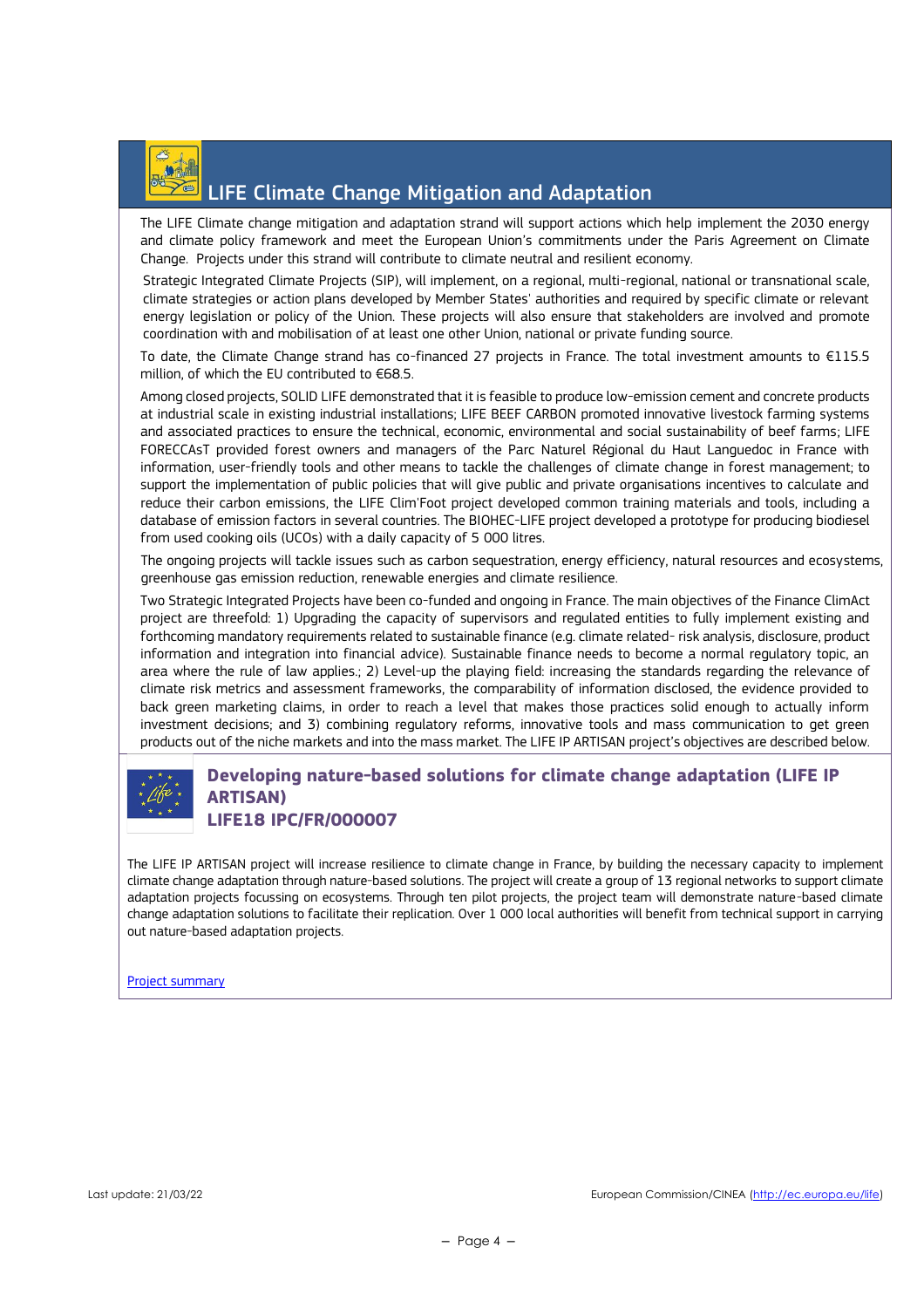# LIFE Clean Energy Transition

Building on the Intelligent Energy Europe (2003-2013) and Horizon 2020 Energy Efficiency (2014-2020) programmes, the LIFE Clean Energy Transition sub-programme continues to support the delivery of EU policies in the field of sustainable energy. In particular, it aims at facilitating the transition towards an energy-efficient, renewable energy-based, climate-neutral and -resilient economy across Europe.

The LIFE Clean Energy Transition sub-programme supports projects in the following five areas of intervention:

1) Building a national, regional and local policy framework supporting the clean energy transition;

2) Accelerating technology roll-out, digitalisation, new services and business models and enhancement of the related professional skills on the market;

3) Attracting private finance for sustainable energy;

4) Supporting the development of local and regional investment projects;

5) Involving and empowering citizens in the clean energy transition.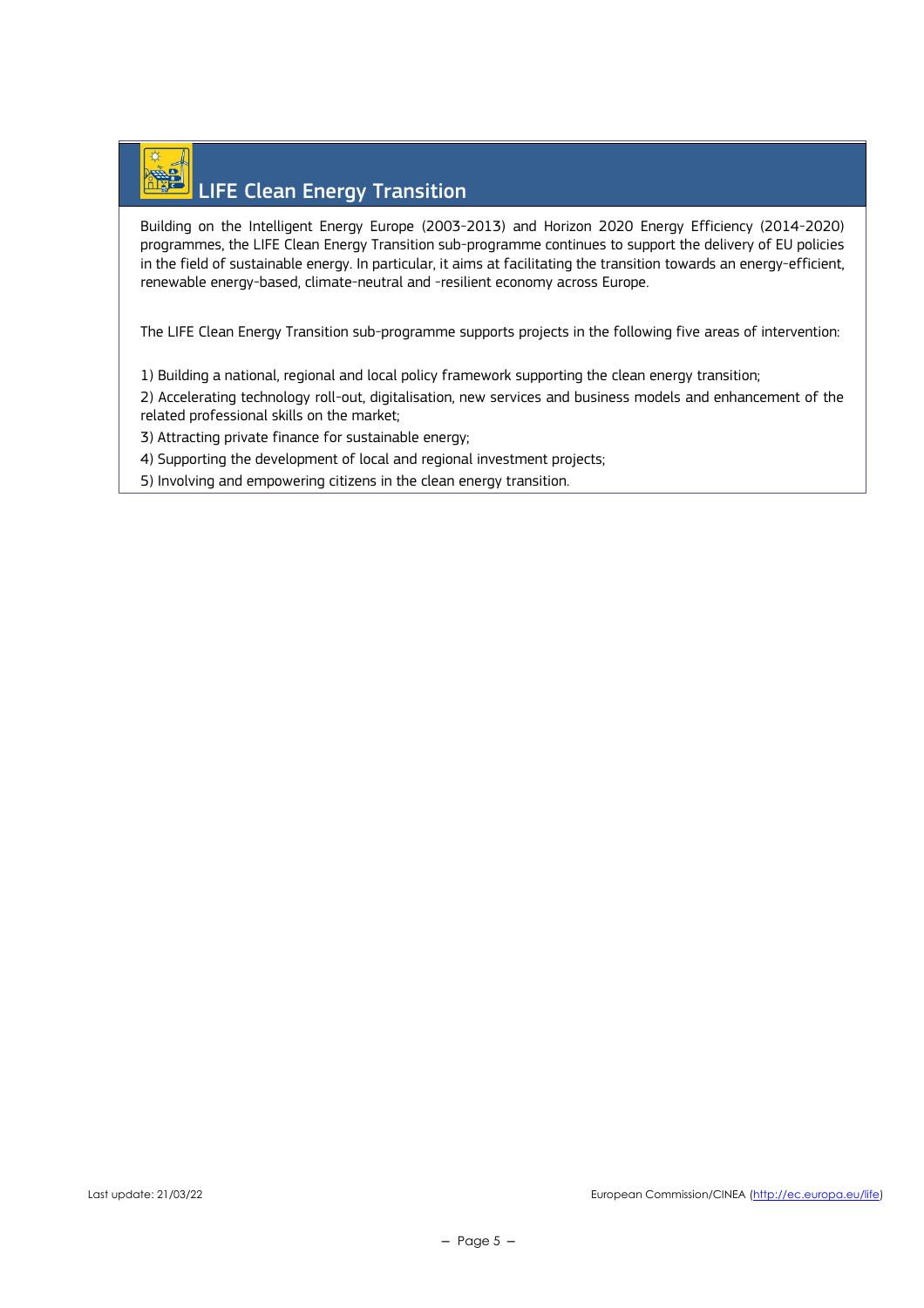| <b>Want to know more about LIFE?</b> |                                                                                                                                 |  |  |  |
|--------------------------------------|---------------------------------------------------------------------------------------------------------------------------------|--|--|--|
| ➤                                    | Visit the <b>LIFE</b> website and <b>LIFE</b> project database                                                                  |  |  |  |
| ➤                                    | Follow the LIFE programme on social media:                                                                                      |  |  |  |
| V                                    | <b>in</b> f to                                                                                                                  |  |  |  |
| ➤                                    | Sign up to the LIFE Programme and CINEA Clean Energy Newsletters                                                                |  |  |  |
|                                      | <b>Contact the LIFE National Contact Point in your Member State:</b>                                                            |  |  |  |
| Name:                                | Mrs Marie-Christine SALMONA (Environment)<br>Mrs Sidonie BLANCHARD (Nature & Biodiversity)<br>Ms Leïla MELLOUK (Climate Action) |  |  |  |
|                                      | Address: Tour Séquoia<br>Arche Sud<br>F - 92055 La Défense cedex                                                                |  |  |  |
| Tel:                                 | + 33 1 40 81 35 32<br>+ 33 1 40 81 96 08                                                                                        |  |  |  |
|                                      | + 33 1.40 81 27 95<br>E-mail: lifeplusfrance@developpement-durable.gouv.fr<br>Sidonie.Blanchard@developpement-durable.gouv.fr   |  |  |  |
|                                      | Website: Ministère de la Transition écologique et solidaire                                                                     |  |  |  |
| ⋗                                    | <b>Contact your NEEMO Monitoring Team</b>                                                                                       |  |  |  |
|                                      | NEEMO EEIG - OREADE BRECHE                                                                                                      |  |  |  |
| Tel:                                 | Address: 70, rue de l'Eglise - F - 67131 Schirmeck<br>+33 3 88 49 66 22                                                         |  |  |  |
| Fax:                                 | +33 3 88 49 66 24<br>E-mail: oreade-breche@neemo.eu                                                                             |  |  |  |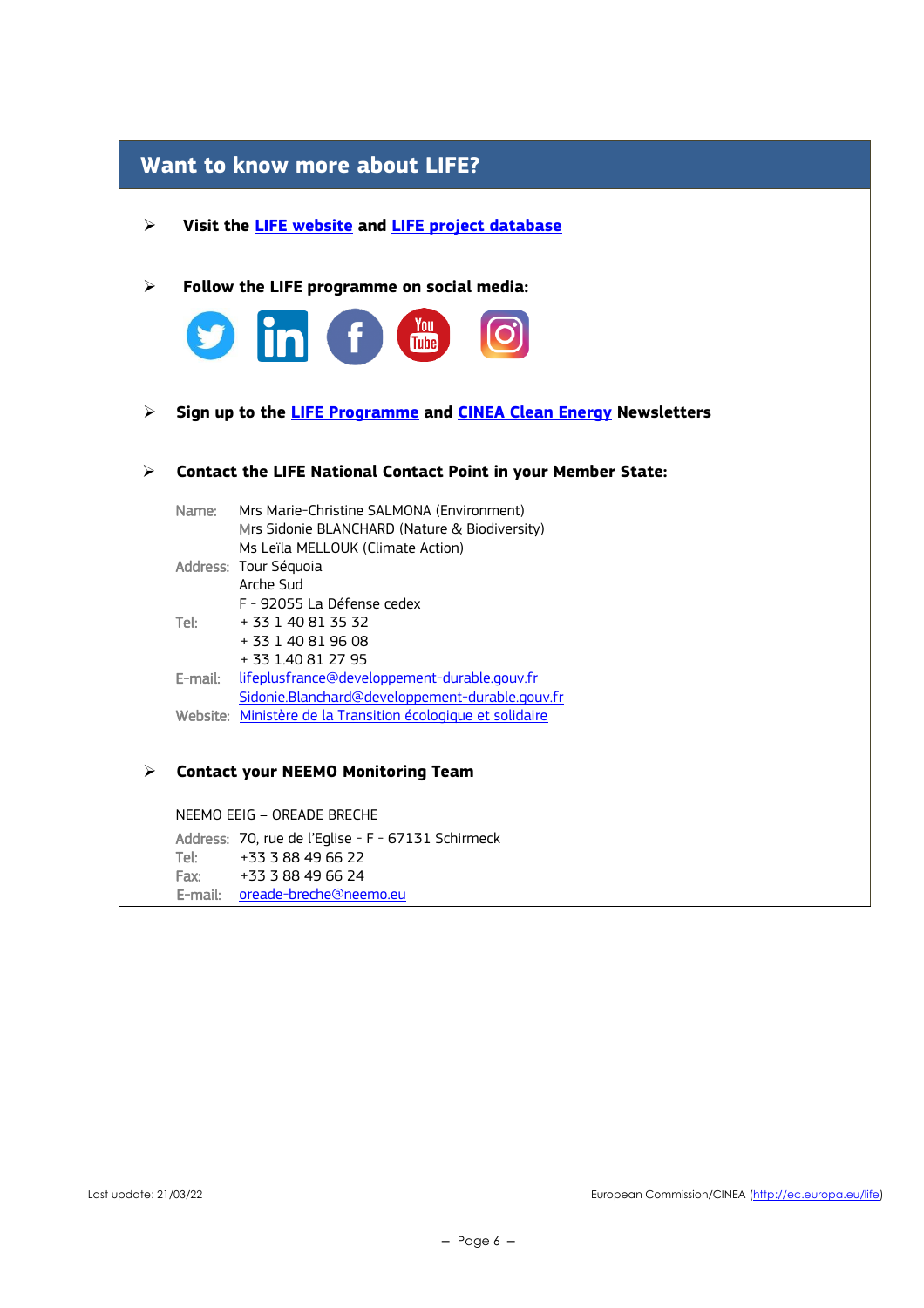| <b>Ongoing LIFE Nature &amp; Biodiversity projects</b>                                                                              |                                 |                                                   |                                                                                                                   |                         |
|-------------------------------------------------------------------------------------------------------------------------------------|---------------------------------|---------------------------------------------------|-------------------------------------------------------------------------------------------------------------------|-------------------------|
| <b>Project Title</b>                                                                                                                | <b>Project Number</b>           | Project acronym and link<br>to the online summary | Website                                                                                                           | <b>Project duration</b> |
| Control stRategies Of Alien<br>invasive Amphibians in<br>France                                                                     | <b>I IFF15</b><br>NAT/FR/000864 | <b>LIFE CROAA</b>                                 | https://www.life-croaa.eu                                                                                         | 09/2016 -> 08/2022      |
| Integrated management in<br>Mediterranean of remarkable<br>suburban coastal habitats of<br>Calanques related to<br>southern Europe  | LIFE16<br>NAT/FR/000593         | LIFE HABITATS CALANQUES                           | http://www.arpe-<br>paca.org/environnement-<br>paca.asp?ThNum=Th000007<br>67                                      | 07/2017 -> 12/2022      |
| Conservation of the<br>European Mink and<br>associated community<br>interest species and habitats<br>of the Charente River Basin    | LIFE16<br>NAT/FR/000872         | <b>LIFE MAMMAQ</b>                                | https://www.lpo.fr/actualites/<br>un-life-mammag-pour-<br>sauvegarder-le-vison-d-<br>europe-dp1                   | 09/2017 -> 11/2022      |
| Restoration of heathlands<br>and bogs on Avaloirs hills<br>and its associated wildlife                                              | LIFE17<br>NAT/FR/000007         | <b>LIFE Avaloirs</b>                              | http://www.parc-naturel-<br>normandie-<br>maine.fr/agir/patrimoine_nat<br>urel/natura_2000/life_avaloi<br>rs.html | 09/2018 -> 08/2023      |
| Sustainable Actions on Loire<br>Lagoons for Improvement<br>aNd Assessment                                                           | LIFE17<br>NAT/FR/000519         | <b>LIFE SALLINA</b>                               | http://www.baie-<br>bourgneuf.com/?page_id=57<br>14                                                               | $07/2018 - 08/2023$     |
| Oxyura against Oxyura.<br>Eradicate the Ruddy duck to<br>save the endangered White-<br>headed duck from extinction                  | LIFE17<br>NAT/FR/000542         | Life Oxyura                                       | https://ofb.gouv.fr/life-oxyura                                                                                   | 10/2018 -> 12/2023      |
| Protecting threatened<br>biodiversity in French<br>Outermost Regions by<br>sustainable and<br>demonstration conservation<br>actions | LIFE17<br>NAT/FR/000604         | <b>LIFE BIODIV'OM</b>                             | https://www.lifebiodivom.fr                                                                                       | 09/2018 -> 09/2023      |
| Restoration of priority<br>habitats and species of<br>Community Interest in the<br>Valbonne military camp                           | LIFE18<br>NAT/FR/000698         | <b>LIFE VALBONNE</b>                              | https://www.lifeterrainsmilita<br>ires.fr/life-la-valbonne/                                                       | 09/2019 -> 08/2026      |
| Restoring fen habitats of<br>Northern France and Belgium<br>in the Anthropocene                                                     | LIFE18<br>NAT/FR/000906         | Life + ANTHROPOFENS                               | https://www.life-<br>anthropofens.fr                                                                              | 11/2019 ->12/2025       |
| Life restoration and<br>conservation of the heaths<br>and bogs in Natura 2000<br>sites of monts d'Arre, Menez<br>Meur, Menez Hom    | LIFE19<br>NAT/FR/000258         | Life Armorican heaths                             | https://www.pnr-<br>armorique.fr/le-parc-en-<br>action/life-landes-<br>darmorique/                                | 01/2021 ->12/2025       |
| Ecological restoration and<br>conservation of the alluvial<br>ecosystem of the Dordogne<br>river)                                   | LIFE19<br>NAT/FR/000728         | LIFE DORDOGNE                                     | https://life-dordogne.eu/                                                                                         | 09/2020 ->04/2026       |
| Restauration and<br>preservation of the<br>ecological continuity of<br><b>Gascons Hills</b>                                         | LIFE19<br>NAT/FR/000828         | LIFE COTEAUX GASCONS                              | https://www.adasea32.fr/nod<br>e/458                                                                              | 10/2020 ->12/2025       |
| Wild bees in Regionals<br>Naturals Parks of Nouvelle-                                                                               | LIFE19<br>NAT/FR/000975         | LIFE - Wild Bees                                  | N/A                                                                                                               | 01/2021 ->05/2026       |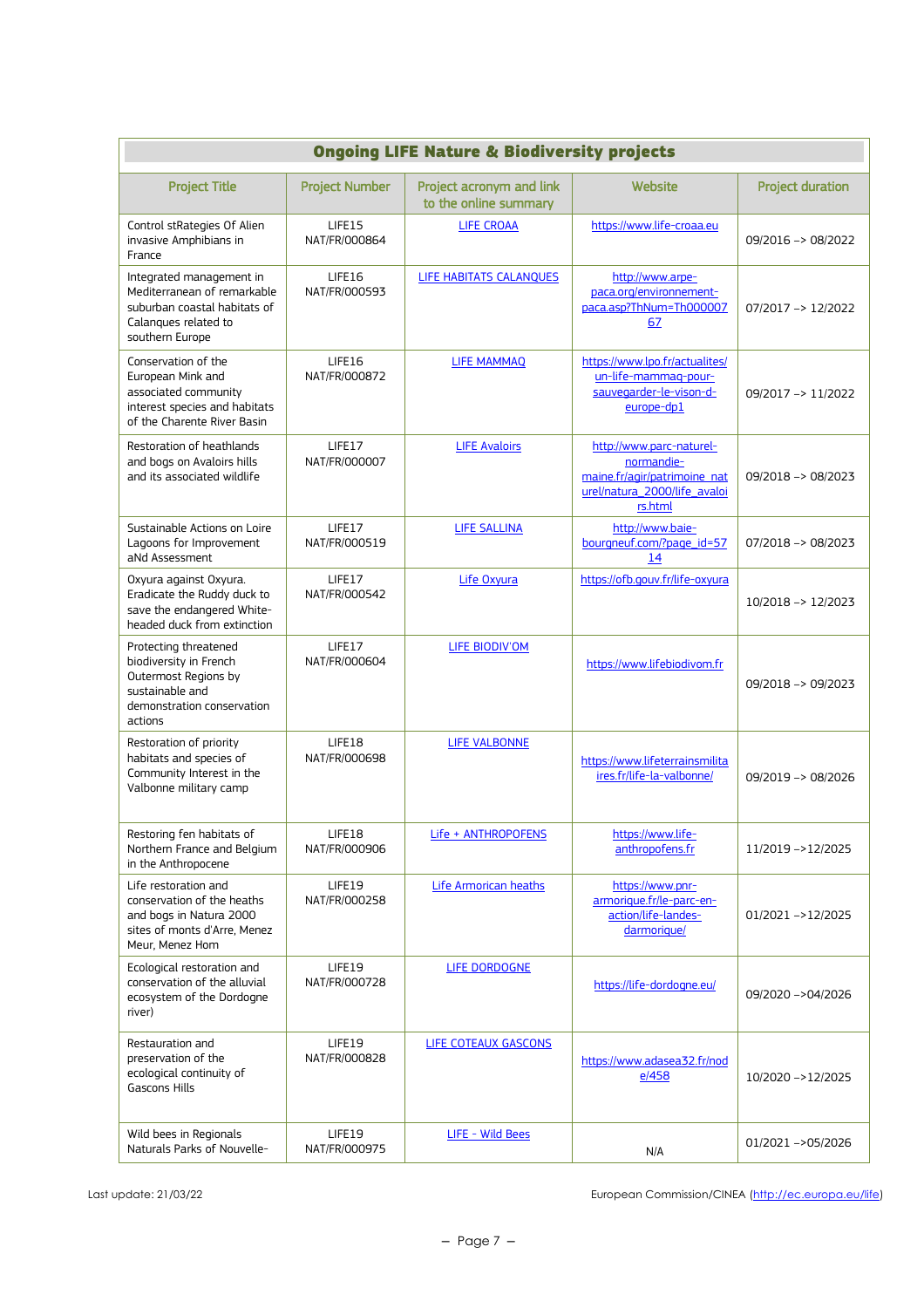| Aquitaine, implementation on<br>sectorial policies                                                                              |                                     |                                |                                                                                            |                               |
|---------------------------------------------------------------------------------------------------------------------------------|-------------------------------------|--------------------------------|--------------------------------------------------------------------------------------------|-------------------------------|
| LIFE SOS Crau Plain<br>Grasshopper: adaptive<br>habitat management,<br>breeding and reintroduction<br>programme                 | LIFE20<br>NAT/FR/000080             | LIFE SOS Crau Grasshopper      | N/A                                                                                        | 09/2021 ->09/2026             |
| Management of ecosystems<br>in Occitanie as an<br>experimental tool towards<br>agroecological transition                        | LIFE <sub>20</sub><br>NAT/FR/000758 | LIFE Biodiv' paysanne          | N/A                                                                                        | 10/2021 ->12/2027             |
| Conservation of threatened<br>habitats and species which<br>form the Garrigues<br>Gardoises' mediterranean<br>ecological mosaic | LIFE20<br>NAT/FR/001515             | LIFE TERRA MUSIVA              | N/A                                                                                        | 09/2021 ->09/2026             |
| Rescue of the Bearded<br>vulture in Corsica                                                                                     | LIFE20<br>NAT/FR/001553             | LIFE GYPRESCUE                 | N/A                                                                                        | 10/2021 ->06/2025             |
| To promote and strengthen<br>the Army as a Natura 2000<br>site manager, in France and<br>in Europe                              | LIFE18<br>GIE/FR/001029             | <b>LIFE NATURARMY</b>          | https://reseau-cen.org/fr/les-<br>programmes/life-naturarmy                                | 09/2019 -> 12/2023            |
| Saving SeaBirds from marine<br>Litter                                                                                           | LIFE20<br>GIE/FR/000114             | <b>LIFE SeaBiL</b>             | N/A                                                                                        | 10/2021 -> 09/2024            |
| Nature Integrated Project for<br>effective and equitable<br>management of marine<br>habitats in France                          | LIFE16<br>IPE/FR/000001             | <b>LIFE IP Marine Habitats</b> | https://www.ofb.gouv.fr/life-<br>marha-projet-integre-sur-<br>les-habitats-naturels-marins | 11/2017 -> 12/2025            |
| Biodiv'Est                                                                                                                      | LIFE20<br>IPE/FR/000019             | <b>Biodiv'Est</b>              | N/A                                                                                        | $10/2021 \rightarrow 10/2031$ |

| <b>Ongoing LIFE Circular Economy and Quality of Life projects</b>                                                         |                         |                                                   |                                                                                                                                    |                         |
|---------------------------------------------------------------------------------------------------------------------------|-------------------------|---------------------------------------------------|------------------------------------------------------------------------------------------------------------------------------------|-------------------------|
| <b>Project Title</b>                                                                                                      | <b>Project Number</b>   | Project acronym and link<br>to the online summary | Website                                                                                                                            | <b>Project duration</b> |
| LIFE COOL & LOW NOISE<br><b>ASPHALT</b>                                                                                   | LIFE16<br>ENV/FR/000384 | LIFE COOL & LOW NOISE<br><b>ASPHALT</b>           | https://www.life-asphalt.eu/                                                                                                       | 07/2017-> 06/2022       |
| Achieve Good Environmental<br><b>Status for Coastal</b><br>Infrastructures Construction                                   | LIFE17<br>ENV/FR/000233 | LIFE-AGESCIC                                      | https://www.life-agescic.eu/                                                                                                       | 09/2018-> 09/2023       |
| Smart indoor air monitoring<br>network to reduce the<br>impacts of pollutants on<br>environment and health                | LIFE17<br>ENV/FR/000330 | <b>LIFE SMART IN'AIR</b>                          | https://www.life-<br>smartinair.eu/                                                                                                | 07/2018-> 08/2022       |
| A performing Depollution<br>System for Runoff water<br>preserving Biodiversity                                            | LIFF17<br>ENV/FR/000398 | <b>LIFE - ADSORB</b>                              | https://www.paris.fr/professi<br>onnels/vous-etes/projet-life-<br>adsorb-6778                                                      | 07/2018-> 06/2023       |
| SOLI FOOD WASTE:<br>Inclusive, green and circular<br>economy for unsold food<br>collection and high value<br>valorization | LIFE18<br>ENV/FR/000029 | LIFE SOLI FOOD WASTE                              | https://life-solifoodwaste.eu                                                                                                      | 09/2019-> 09/2022       |
| Insulation Glass wooL<br>circular ecOnOmy aPproach                                                                        | LIFE18<br>ENV/FR/000046 | <b>I-LOOP LIFE</b>                                | https://www.isover.fr/recycla<br>ge-de-la-laine-de-verre-la-<br>commission-europeenne-<br>financera-le-projet-i-loop-<br>disover-0 | 10/2019-> 07/2026       |
| Underwater noise impact<br>reduction of the maritime                                                                      | LIFE18<br>ENV/FR/000308 | LIFE-PIAQUO                                       | http://life-piaguo.eu                                                                                                              | 09/2019-> 09/2022       |

Last update: 21/03/22 **European Commission/CINEA** [\(http://ec.europa.eu/life\)](http://ec.europa.eu/life)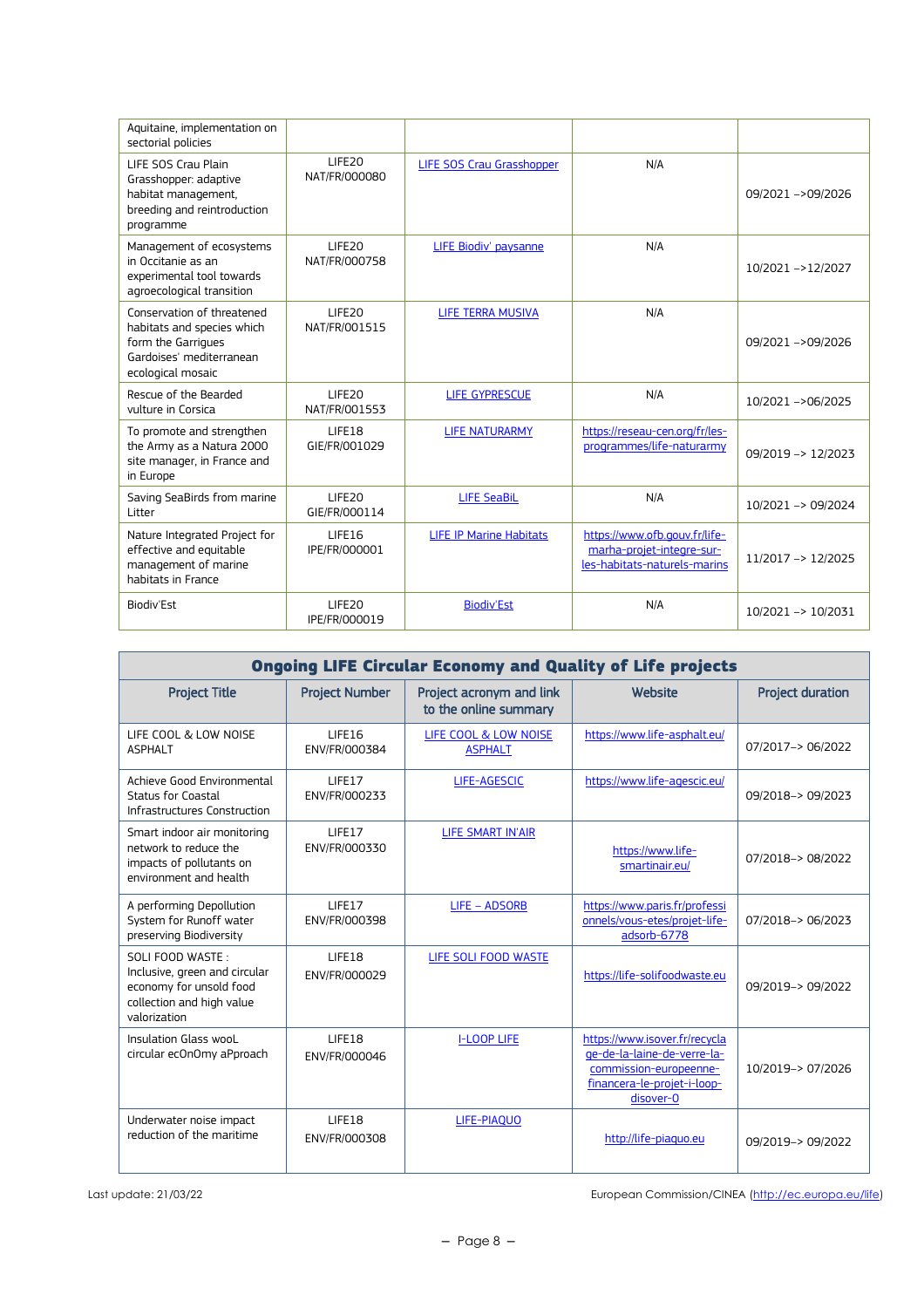| traffic and real-time<br>adaptation to ecosystems                                                                                                                           |                                     |                           |                                                                                                                                         |                               |
|-----------------------------------------------------------------------------------------------------------------------------------------------------------------------------|-------------------------------------|---------------------------|-----------------------------------------------------------------------------------------------------------------------------------------|-------------------------------|
| Towards to zero chemicals<br>approach for aircraft engines                                                                                                                  | LIFE18<br>ENV/FR/000360             | <b>LIFE MACLEAN</b>       | https://www.safran-<br>helicopter-<br>engines.com/media/maclean<br>-environmentally-friendly-<br>way-cleaning-engine-parts-<br>20200622 | 07/2019-> 12/2022             |
| AIR pollution removal by<br>FoRESts for a better human<br>well-being                                                                                                        | LIFE19<br>ENV/FR/000086             | <b>LIFE AIRFRESH</b>      | https://www.life-airfresh.eu/                                                                                                           | 09/2020-> 12/2024             |
| Ammonia Brittany Air<br>Ambient 2021                                                                                                                                        | LIFE20<br>ENV/FR/000096             | LIFE ABAA 2021            | N/A                                                                                                                                     | 09/2021 -> 08/2025            |
| Real-time pollution-based<br>control of urban drainage<br>and sanitation systems for<br>protection of receiving<br>waters                                                   | LIFE20<br>ENV/FR/000179             | <b>LIFE RUBIES</b>        | N/A                                                                                                                                     | 10/2021-> 03/2025             |
| Zero liquid discharge water<br>rEUSe, with added-value co-<br>products recovery in the<br>beverage industry                                                                 | LIFE20<br>ENV/FR/000186             | LIFE ZEUS ZLD WATER REUSE | N/A                                                                                                                                     | 09/2021 -> 02/2025            |
| RecycledWater for LIFE -<br>Limit freshwater withdrawals<br>by developping multi-<br>purpose recycled water                                                                 | LIFE20<br>ENV/FR/000192             | <b>LiFE ReWa</b>          | N/A                                                                                                                                     | 09/2021-> 09/2026             |
| RECYCLing waste water from<br>small and medium sized<br>laundries with advanced<br>Oxidation process                                                                        | LIFE20<br>ENV/FR/000205             | LIFE RECYCLO              | https://www.treewater.fr/en/r<br>ecyclo/life_recyclo                                                                                    | 09/2021-> 02/2024             |
| Demonstration project based<br>on UV flashes as stimulator<br>for plant defense and<br>substitute for fungicides                                                            | LIFE20<br>ENV/FR/000212             | <b>LIFEISLIGHT</b>        | https://lifeislight-project.com/                                                                                                        | 09/2021-> 03/2025             |
| Towards a true circular<br>economy of PET plastics and<br>textiles thanks to enzymatic<br>recycling of waste                                                                | LIFE <sub>20</sub><br>ENV/FR/000596 | LIFE CYCLE OF PET         | N/A                                                                                                                                     | 10/2021-> 06/2025             |
| Tourism sector awareness<br>raising on water saving and<br>reuse legislation                                                                                                | LIFE19<br>GIE/FR/001013             | <b>LIFE WAT'SAVEREUSE</b> | https://lifewatsavereuse.eu/                                                                                                            | 09/2020 -> 09/2023            |
| Using the Waste Demolition<br>to Build within a Circular<br>Economy approach                                                                                                | LIFE20<br>GIE/FR/000118             | LIFE WASTE2BUILD          | N/A                                                                                                                                     | 09/2021 -> 03/2026            |
| RElevant Audience Plan<br>Leading to Awareness<br>Network for Circular<br>Economy Use of Recycled<br>TYre materials in city LIFE                                            | LIFE20<br>GIE/FR/000282             | <b>RE-PLAN CITY LIFE</b>  | N/A                                                                                                                                     | $01/2022 -> 06/2025$          |
| Towards a Circular Economy<br>in the Provence-Alpes-Cte<br>dAzur Region                                                                                                     | LIFE16<br>IPE/FR/000005             | LIFE-IP SMART WASTE       | https://www.lifeipsmartwaste<br>.eu/                                                                                                    | $01/2018 \rightarrow 12/2023$ |
| REVERSEAU : recovering a<br>good ecological status of<br>waters in the Pays de la<br>Loire region (reconqute de la<br>qualit de leau pour la rgion<br>des Pays de la Loire) | LIFE19<br>IPE/FR/000007             | LIFE-IP REVERSEAU         | https://lifereverseau-<br>paysdelaloire.fr/                                                                                             | 09/2020 -> 12/2027            |

#### Ongoing LIFE Climate Change Mitigation and Adaptation projects